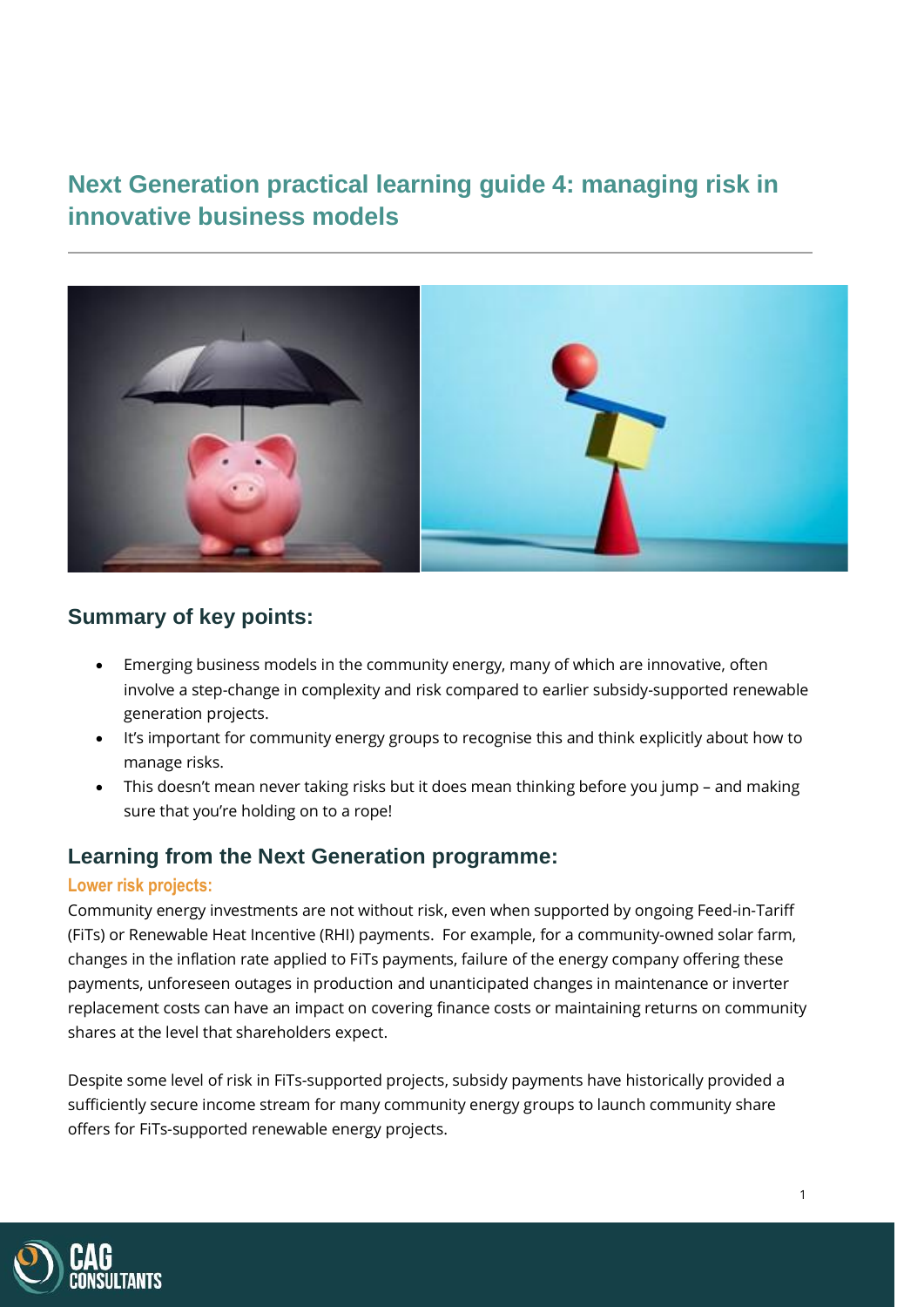As FiTs subsidies are no longer available for new projects, community energy projects have to be de-risked in other ways. The examples shown in the text box are lower risk because of secure income from other subsidy schemes or because of predictable savings from energy efficiency projects.

Power Purchase Agreements (PPAs) can provide another way of de-risking renewable generation projects, providing a secure income without need for subsidies. Direct PPAs involve sales of electricity to a client located on or close to a generation site. 'Sleeved' or 'synthetic' PPAs can enable a more remote client (e.g. a private firm or local authority) to purchase electricity (or carbon credits) from a generation site. Secure future income streams from PPAs can help to de-risk and support investment in renewable generation by community energy groups.



In the Next Generation programme, **[CREW Energy](https://www.crewenergy.london/)** ran a community share offer for a large heat pump project backed by the Non-Domestic RHI, before closure of that subsidy scheme. **Gloucestershire [Community Energy](https://gloscommenergy.org.uk/)** has been investigating the scope for a domestic heat pump, solar PV and battery scheme, backed by Domestic RHI, although it is not clear that this will be delivered in time to benefit from the subsidy. And **[Chester Community Energy](http://www.chestercommunityenergy.org.uk/)** hopes to run a share offer relating to the delivery of credit-backed energy efficiency measures in community buildings, subject to obtaining accreditation from the Financial Conduct Authority. Beyond the Next Generation programme, **[Carbon](https://carbon.coop/2021/09/people-powered-retrofit-community-shares-issue-launched/) Co-ops** have recently launched a community share offer for their 'People Powered Retrofit' project.

For more learning on local authority PPAs, see **Next Generation Practical Learning Guide 2** on partnership working with local authorities. For more learning about community share and bond offers, see **Next Generation Practical Learning Guide 5** on raising funds for community energy activities.

### **Higher risk projects:**

However, the experience of the Next Generation innovation programme suggests that many innovative post-FITS business models are significantly more complex, involve more partners and involve considerably more **financial risk**. It is generally not desirable to finance higher risk investments through community share offers. For example:

• **[Brighton Energy](https://brightonenergy.org.uk/) Co-op** is currently investing in electric Vehicle (EV) charge points linked to solar PV installations. A challenge for the group is that it is difficult to predict the number of hours per day that charge points will be used and to what extent their use will coincide with PV generation. The charge point running costs vary considerably depending on whether the vehicle is being charged from onsite renewable generation or from imported grid electricity. Payback periods will be considerably better where on-site generation is used, and ideally used regularly and for several hours per day. Owing to the uncertainty of the business model, Brighton Energy Co-op's board haven't yet run a share offer linked to EV charge points. Instead they have sought grant funding from sources including the European Regional Development Fund and Power to Change.

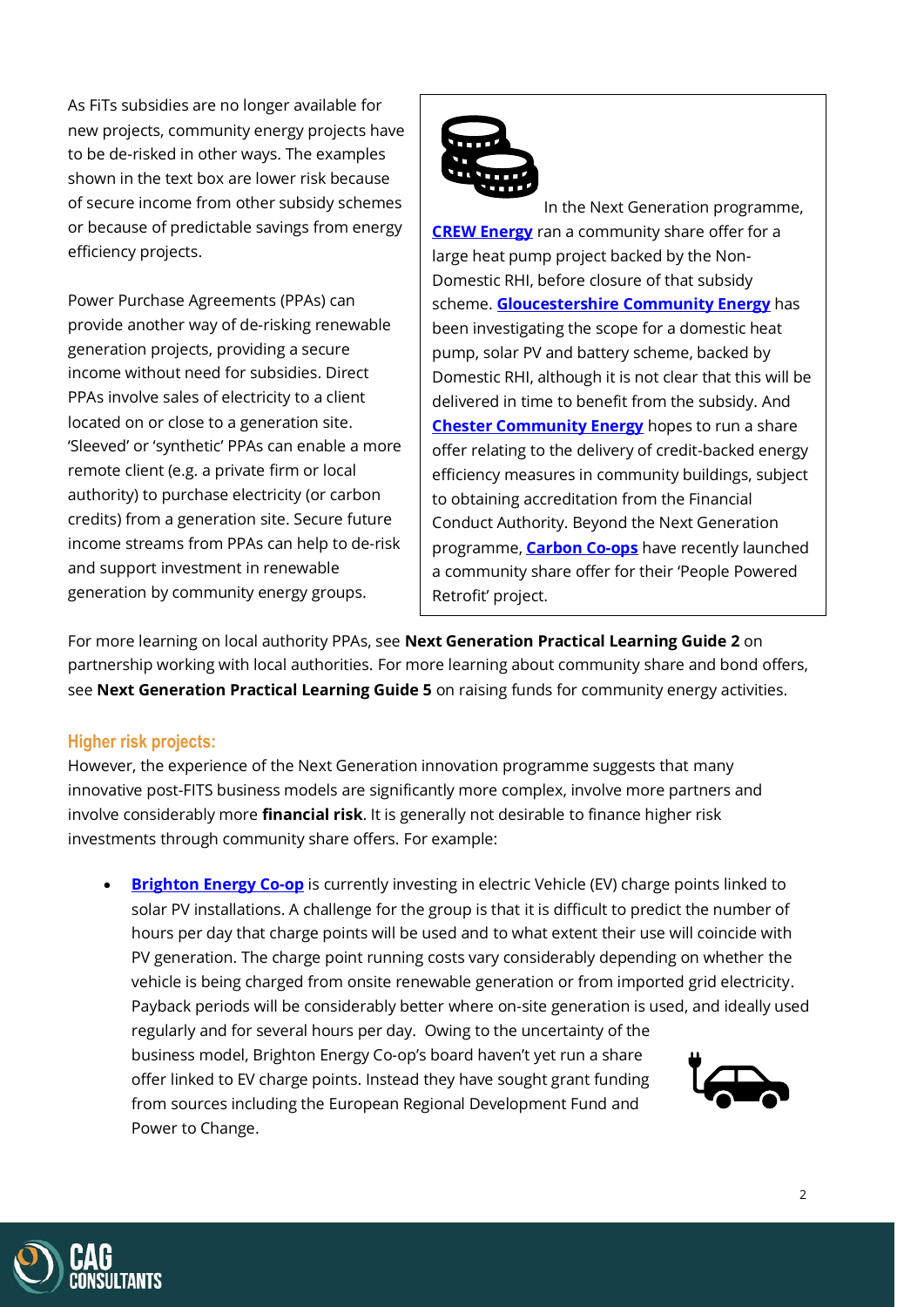- **[Nadder Community Energy](https://www.nadderce.org.uk/)** has invested in a rural EV car club in Tisbury. To cover car club running costs and overheads, the cars need to be regularly used. Car usage depends on the number of users in the car club and when and how regularly they use the club's vehicles. Owing to uncertainty about the nature of demand, Nadder decided to use funds from the Next Generation programme to purchase the EVs because funding the vehicles via a share offer might have put returns to shareholders at risk. Nadder CE also considered creating a different legal entity (or 'Special Purpose Vehicle') for the car club, to ring fence the relatively risky car club from the other, lower risk activities undertaken by the community energy group, but decided that this would be unnecessarily costly.
- **[Burneside Community Energy](https://bce.org.uk/) and [Plymouth Community Energy](https://plymouthenergycommunity.com/)** have both been investigating the potential for innovative community-led energy systems in new housing developments, while **[Green Fox Community Energy](https://greenfoxcommunityenergy.coop/)** has been investigating the delivery of community-led energy services to help schools achieve Net Zero, and **[Lockleaze Loves Solar](https://www.lockleazehub.org.uk/lockleaze-loves-solar)** has investigated the potential for domestic-scale solar on the roofs of lower income households. The planning process for these projects involved multiple partners and considerable discussion about which party should carry different elements of risk. There were large numbers of 'what ifs' questions in these projects: what if capital costs were higher than expected, what if energy prices rose, what if usage was lower or higher than expected, what if regulations precluded certain activities, what if interest rates rose, what if a partner went bust, what if customer take-up was lower or later than expected and so on. These projects undertook desk-based assessment of these business models: some are not suitable for implementation at this stage but learning on the business models will be shared in final reports by each project.

For more insights on how to finance for riskier projects, see **Next Generation Practical Learning Guide 5** on raising funds for community energy activities.

As well as financial risk, innovative business models can expose community energy groups to other types of risk. For example, getting involved in innovative projects (like domestic demand flexibility) can expose community energy groups to **reputational risk** if things don't go according to plan.

• **[Bath & West Community Energy](https://www.bwce.coop/)** (B&WCE) are running simulation trials with their 'Flex Community', in partnership with Western Power Distribution and Stemy Energy, supported by the Next Generation Programme The 'Flex Community' is a group of households that have a heat pump, EV charge point or electric water heater that can offer flexible demand. By signing up to B&WCE's Flex Community, households agree to have their demand managed at certain times, to help Western Power Distribution balance the local grid. While the project so far has involved simulations only, the concept is that the community energy group will support local consumers to engage with Stemy's cloud-based platform, eventually generating flexibility revenues (from WPD or National Grid) which will be shared between the households, technology partners and the community energy group. The project will also help to build local supply chains around the installation of new 'smart' equipment that can offer flexible demand. B&WCE have been able to identify households who were interested in participating, because of their extensive community





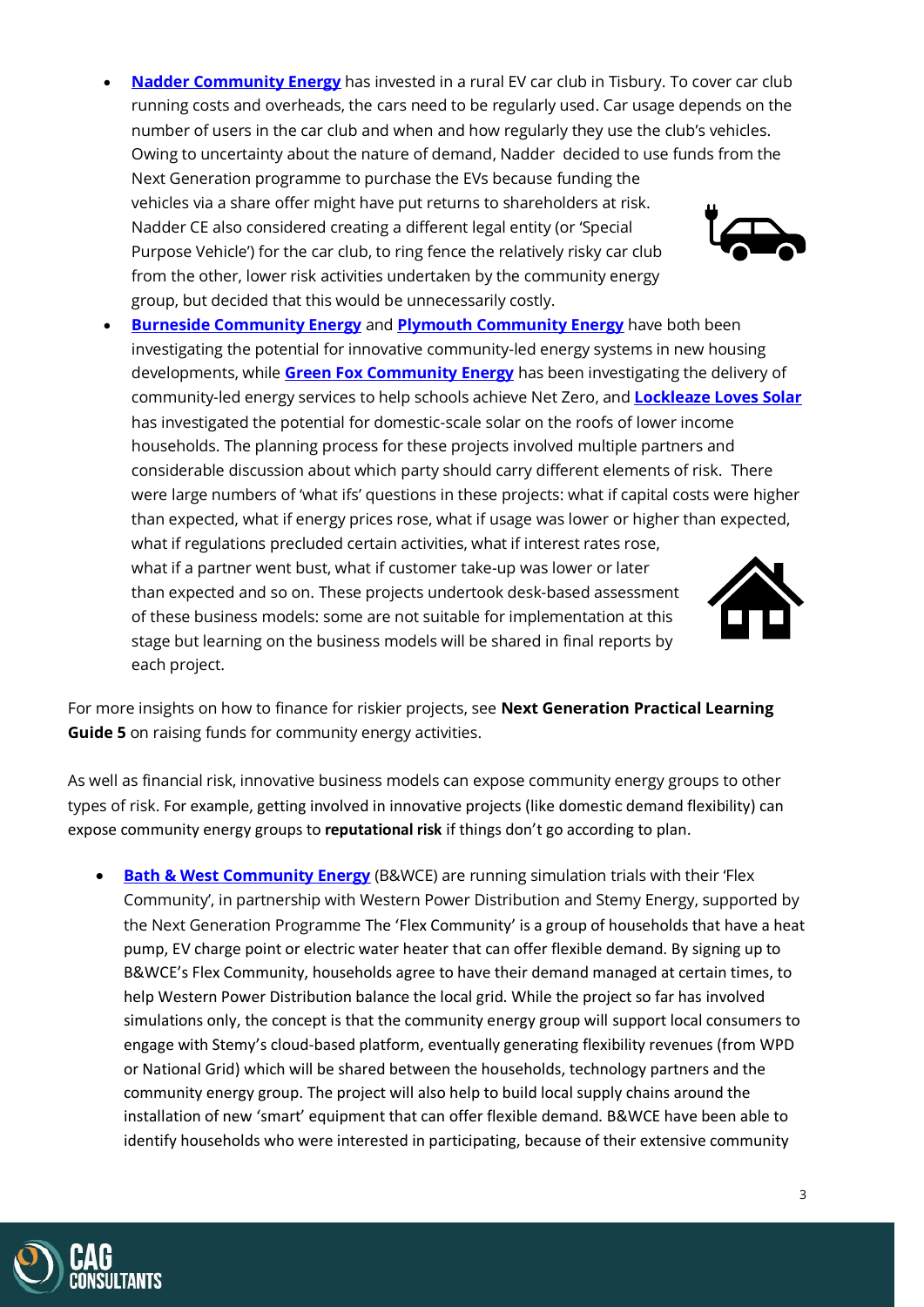network and their trusted reputation. But they soon realised that they had to make sure they protected households (and the group's reputation) by ensuring that the Flex Community only took on households that were appropriate for the project. The focus on working with householders as clients provides a significant shift in approach for BWCE from previous renewable energy projects. This has presented challenges and learning for the organisation around ensuring high quality customer service and protection.

#### **How to manage the risks involved in innovative business models:**

Some suggestions, from community energy groups already working with riskier projects, include:

- Undertake formal risk assessments of new projects, covering financial and other risks, so that you can take action to mitigate significant risks.
- Develop and maintain a project risk log.
- Consider to what extent you need, or wish, to protect the return you offer community shareholders. 1
- Update and review the risk management process as the project proceeds.
- Check contractual arrangements with partners before you sign, to make sure they don't expose your group or your shareholders to unacceptable risks.
- If you need legal advice, try approaching local lawyers to see whether they would be willing to provide some pro-bono or low cost help to your community energy group, as part of their commitment to the Climate Emergency or their Environmental, Social and Governance goals.
- Bring on board a director or trustee with experience of managing project risks.

#### **How to do a formal risk assessment:**

Formal risk assessments often involve a rating of the likelihood of the risk occurring and the level of impact of the risk does occur. The matrix below illustrates the type of assessment made. Assessment of likelihood and impact are usually made subjectively, based on your judgement, supported by evidence where possible.

|                  | <b>Likelihood of hazard occurring</b> |          |          |        |             |  |  |
|------------------|---------------------------------------|----------|----------|--------|-------------|--|--|
| Impact of hazard | Very unlikely                         | Unlikely | Possible | Likely | Very likely |  |  |
| High             |                                       |          |          |        |             |  |  |
| Medium           |                                       |          |          |        |             |  |  |
| Low              |                                       |          |          |        |             |  |  |



 $1$  A recent survey of community energy group members, presented in a Next Generation case study, found that  $$ assuming that bank rates remained low - 83% of community investors in the sample expressed interest in investing in community shares again. Of those who would be prepared to purchase shares again, over half (51%) stated that they would be prepared to have a return of 1-2%.